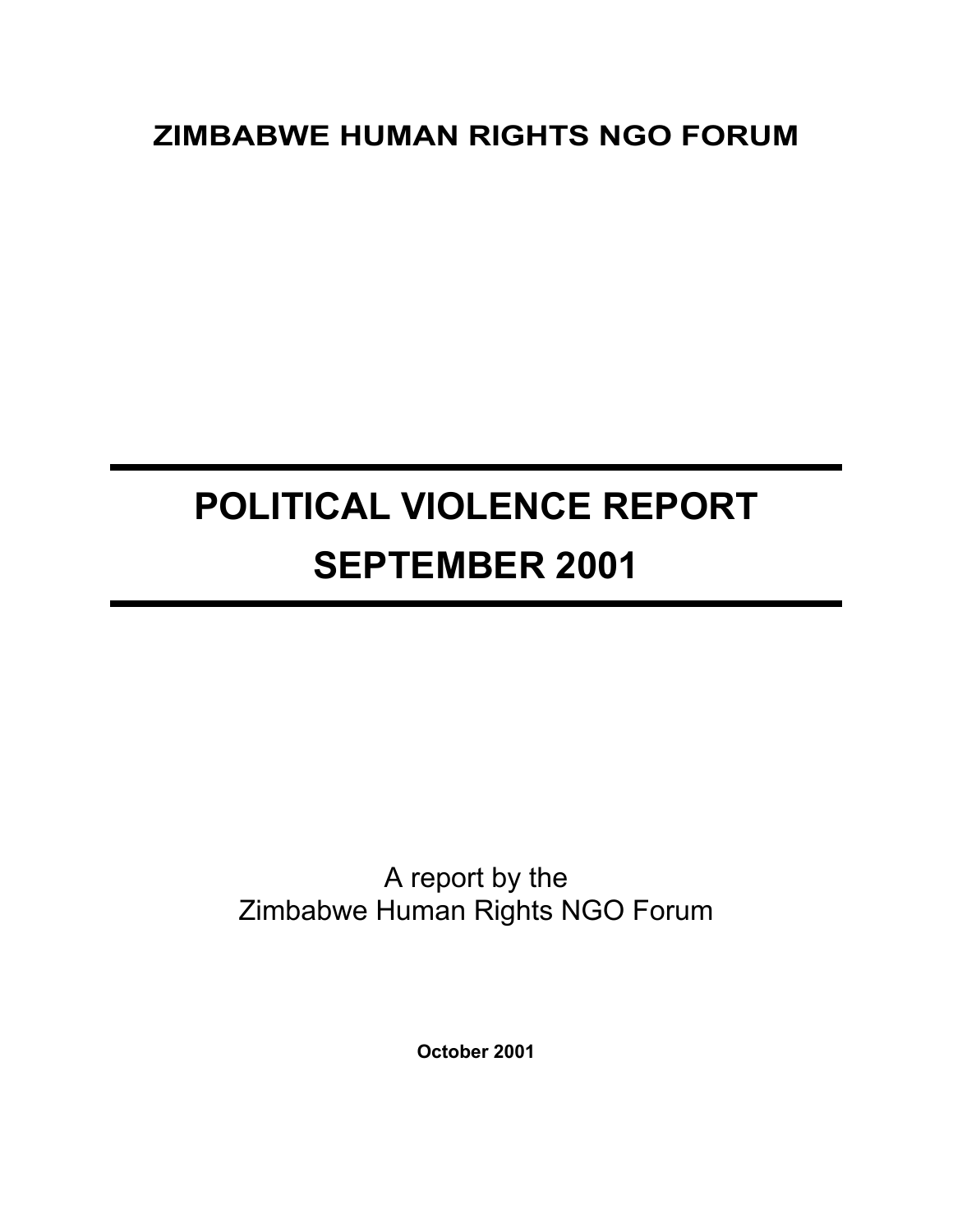**Note:** The identities of victims that have not been published in the press, witnesses in election petitions or are not public officials will be protected by the use of initials.

# **Summary**

The Abuja Agreement was signed on 8 September with the Government's promise of the cessation of violent farm invasions, adherence to human rights standards, the rule of law, and transparency. An important test of the Government's commitment to adherence of the Agreement would have been a marked reduction in gross human rights violations. As will be seen from this report, this commitment is seriously in doubt. The Human Rights Forum will shortly be issuing a separate report on breaches of the Abuja Agreement.

Violent farm invasions still continued to take place in the constituencies of Mwenezi, Harare, Hwedza, and Murehwa South throughout September. Adherence to the human rights clauses of the Abuja Agreement is an important measure of the Government's commitment to the Agreement. These fresh farm invasions have also caused approximately 5,000 farm workers to be displaced from their homes and lose their only source of income. This increased the estimated total to 42,711 displacements since the start of this year.

There were attacks on the press in September as well: reporters and newspaper vendors both were assaulted by Zanu (PF) supporters and farm invaders. A *Daily News* vendor in Bulawayo was abducted and tortured, and vendors' newspapers were confiscated. Farm invaders assaulted four *Daily News* journalists in Hwedza because they suspected them of being spies for the MDC and the British government.



## **September 2001 Totals**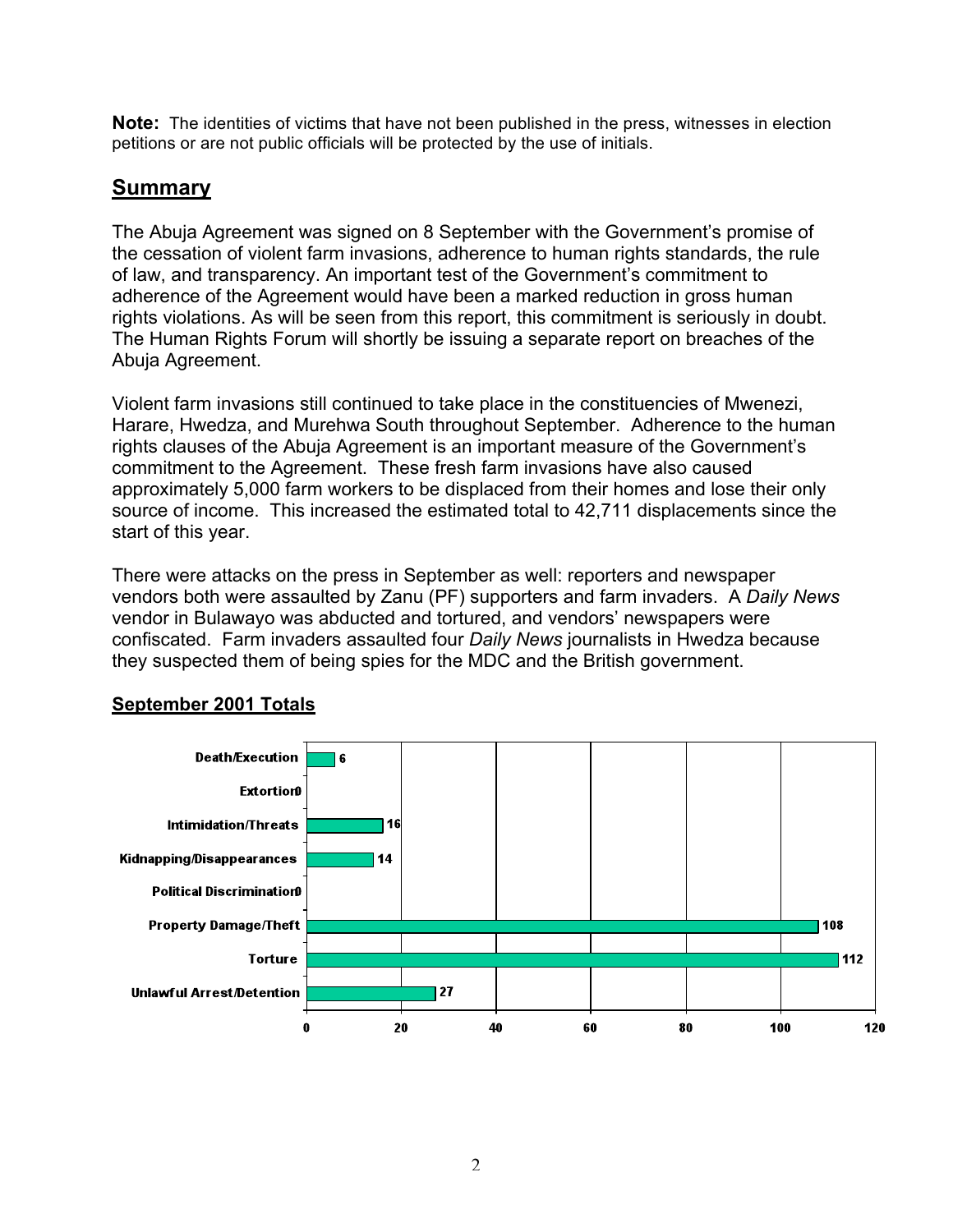## **Cumulative Totals January-September 2001**



**Sources:** Newspaper reports, Amani Trust medical assessments and HR Forum legal statements.

**Notes to Tables:** The following categories have been changed and/or expanded due to the nature and the volume of crimes.

**Unlawful Arrest/Detention:** Perpetrated by members of the police force.

**Kidnapping/Disappearances:** Victims who have been released and those who are still missing.

**Torture:** Crimes of torture include rape. Rape is a highly underreported crime in Zimbabwe. To date, the HR Forum has only been able to document three cases, all in the month of June. Rape has not been allotted its own category as the low number would minimize the actual occurrences of rape and not effectively illustrate the volume of this crime. No rapes were documented by the HR Forum in August.

**Displacement/Eviction:** There may be as many as 42 711 internally displaced persons since January 2001.

#### **September Violence**

#### **Bindura**

- On 17 September, members of the ZRP arrested MDC candidate for Bindura, Elliot Pfevbe, on an attempted murder charge. Pfebve was held in cells overnight and was released without explanation after a ZRP meeting with the Attorney General's Office. Pfebve was arrested when he went to report a second break-in and theft of files and equipment from his computer firm. The arrest related to an attack on an MDC convoy containing Morgan Tsvangirai during July 2001 campaigning in Bindura.
- O.M. was attacked by about three people at Chirwaridzo in Bindura on 30 September around 8 p.m. He was stoned on the right foot. He is unable to walk flat on his right foot, which is swollen.

#### **Bubi-Umguza**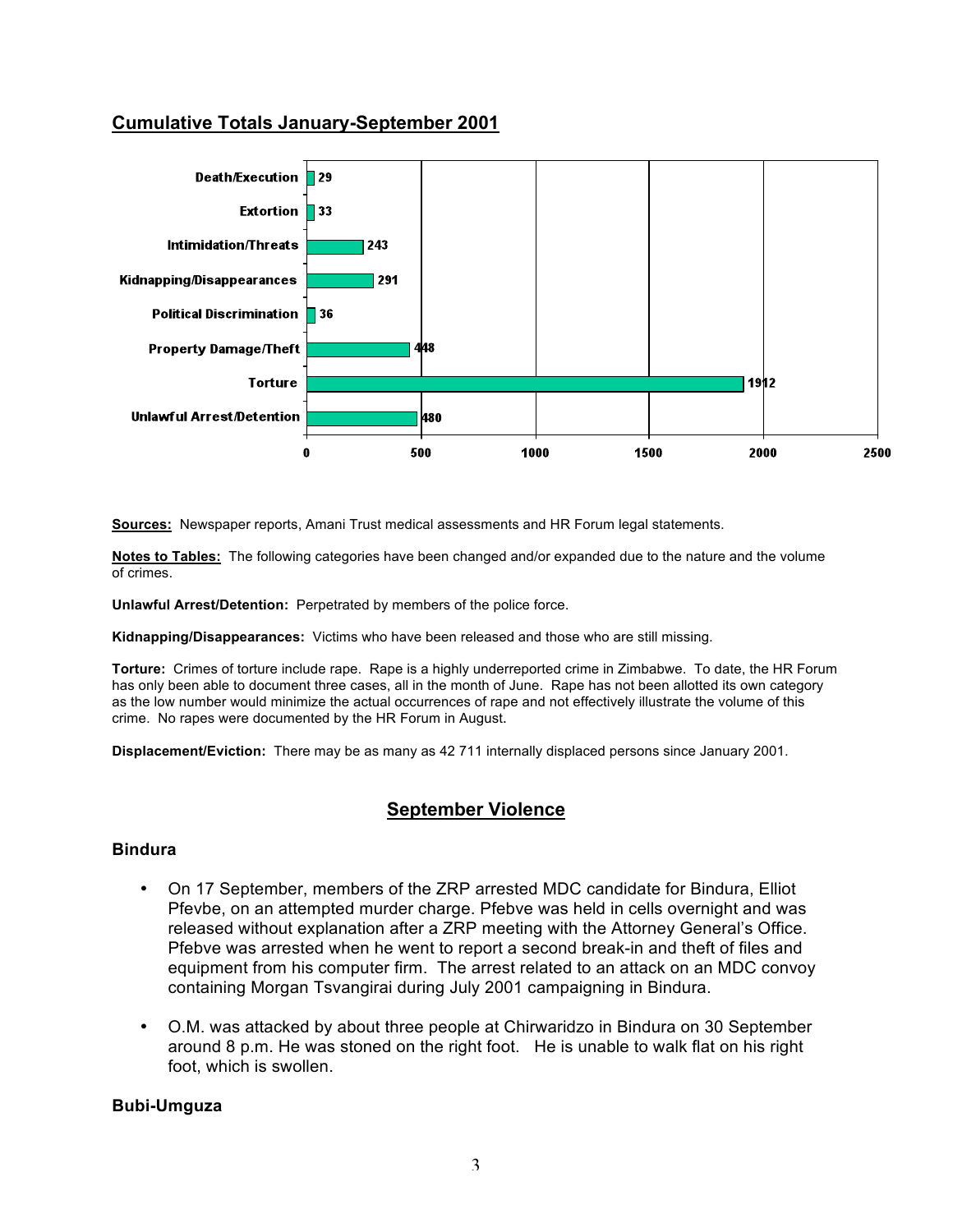- On 3 September, at Redwood Park Farm in Nyamandlovu, 100 farm invaders burnt 58 ostriches to death worth \$2 million, threatened farm owner Peter Goosen with death and demanded that he give them free milk. One invader, Moses Siphuma, later prohibited feeding ostriches at Tobotobo village, alleging they belonged to MDC MP Jacob Thabane, not the villagers.
- At Redwood Park Farm in Nyamandlovu, farm invaders looted the property of farm workers whom they 'fired' from the farm. The attacks on the workers at Redwood allegedly intensified following the MDC victory in the municipal and mayoral elections.

#### **Budiriro**

• M.M. was assaulted in a shop around 9 p.m. with sticks, sjamboks and logs all over the body. He received a blow to the head, was bleeding from the head and lost consciousness. He experiences headache, some pains in shoulders and legs and abdominal pain as a result of the assault.

#### **Buhera North**

• In Chizemba, unnamed Zanu (PF) supporters beat up and shot at MDC supporters with firearms.

#### **Bulawayo**

- On 6 September, in Nkulumane, a burnt body was found 10m from a polling station. The deceased is suspected to be one of two MDC supporters who were abducted from Pumula and Cowdray Park by Zanu (PF) supporters.
- On 9 September, seven unknown assailants shot three times at MDC Vice-President Gibson Sibanda, MDC Secretary-General Welshman Ncube, and MDC supporters Learnmore Jongwe, Paul Nyathi, Paul Themba, and Fletcher Dulini. The incident was witnessed by journalists from the Standard, Independent and Daily News.
- On 11 September, Zanu (PF) supporters abducted an unnamed Daily News vendor. They held him at the Zanu (PF) offices, tortured and then released him. Zanu (PF) supporters assaulted Daily News vendors and confiscated 200 copies of the paper. Several other persons, suspected of being MDC supporters, were reported as having been attacked following the MDC win in the mayoral elections.
- On 13 September, at Lobengula Street Mall, Zanu (PF) supporters severely assaulted unnamed vendors. One vendor was admitted to Mplio Hospital for treatment. The vendors were attacked following the MDC win in the mayoral elections.

#### **Chegutu**

- On 23 September, in Norton, Zanu (PF) supporters assaulted six unnamed MDC supporters. The ZNA was later deployed to quell retaliatory attacks.
- On 25 September, in Norton, unnamed MDC supporters stoned Anna Phiri's home at 2 a.m. when Joseph Chaitezvi was not there. The perpetrators allegedly removed the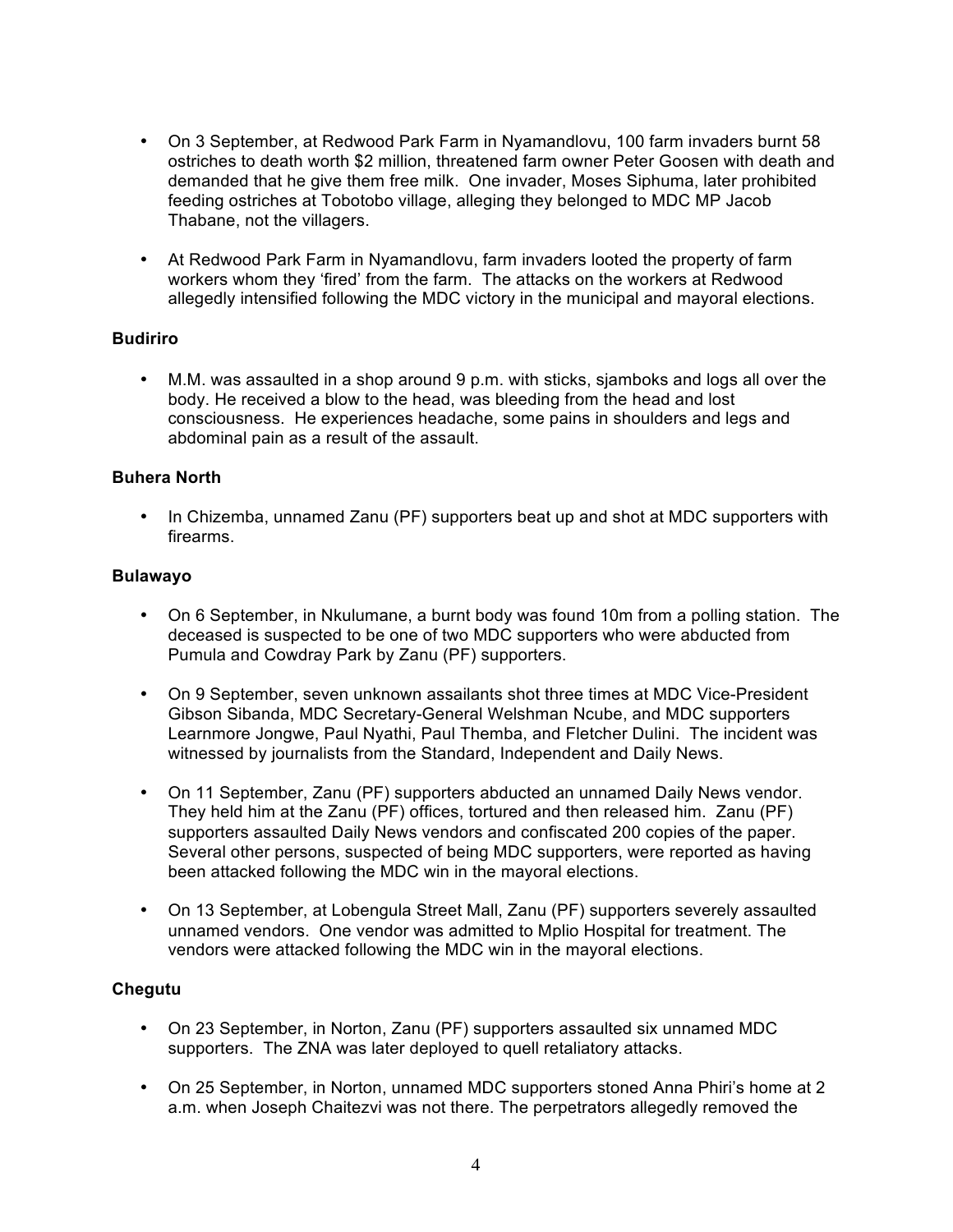ZESA and water meters, worth Z\$30 000. These attacks were in retaliation for weekend attacks on the MDC, leading to more Zanu (PF) attacks.

- On 24 September, in Ngoni, Zanu (PF) supporters assaulted MDC Mhondoro district treasurer Florence Chikiri. Chikiri received head wounds requiring 10 stitches. This followed an incident on Sunday 23 September in which an MDC rally at Ngoni stadium was disrupted by Zanu (PF) youths allegedly wishing to play soccer. Mhondoro MP Hilda Mafudze had to abort her address before a ZRP riot squad dispersed everyone with tear gas. In the following days, inter-party clashes continued until the ZNA was drafted to restore order in the area. There were raids on other MDC officials' homes too, including those of Edward Musumbu and Mishek Gava, which sparked MDC retaliation on 26 September.
- On 25 September, MDC committee member Prisca Sibanda was awakened around midnight by a voice at her door that said there was a message for her. She did not open the door because she had been warned that Zanu (PF) supporters were plotting to beat her; Sibanda's son, Oliver, had been told by Murenje (Zanu (PF) youth secretary for Mhondoro) to warn his mother not to attend MDC rallies. They knocked again and as she opened the door a fraction she was hit on the shoulder with a whip. She closed and locked the door. They then broke the roof, poured paraffin through the break in the roof, and set the house on fire. As the fire got worse she opened the door again but could not get out as they were waiting for her with sticks and rocks. Eventually they fled fearing recognition in the light of the fire. She escaped from the house with nothing but her nightdress. Her house and everything inside was destroyed. As a result of the attack, she experiences the following psychological effects: she has disturbed sleep, finds it difficult to perform daily activity and make decisions; and her daily work suffers, and she experiences chest pains and palpitations.
- On 26 September, in Norton, unnamed local Zanu (PF) councilor and Zanu (PF) youths firebombed the homes of Peggy Hwingwiri, MDC organizing secretary for Mhondoro, and MDC Norton Ward 7 organizing secretary Charles Mutunhire. This followed the incident described above on Sunday 23 September in which an MDC rally at Ngoni stadium was disrupted by Zanu (PF) youths.

#### **Chikomba**

- At Sengwe Township in Chihvu, 15 unnamed Zanu (PF) supporters kidnapped Cry Manyame, Wunganayi Tapfumaneyi and Edmore Mudeveni and took them to Chinyamungororo Heroes Acre, beat them up and dumped them there. The trio was at first ordered to beat each other up but when they failed to do this 'hard enough', they were assaulted by their abductors. A Zanu (PF) vehicle with 17 men including two locals was used to abduct numerous MDC supporters in Chikomba, four of whom were tortured.
- At Maronda Mashanu in Chihvu, Zanu (PF) supporters severely beat the wife of Maronda Mashanu High School Headmaster, Mugazi. Mugazi's wife was beaten as her assailants accused her husband of supporting the MDC. The family was forced the flee the area as a result.
- On 7 September, in the Marondamashanu area, five members of the ZRP support unit picked up MDC supporter Tinapi Diura, from his house and took him to their offices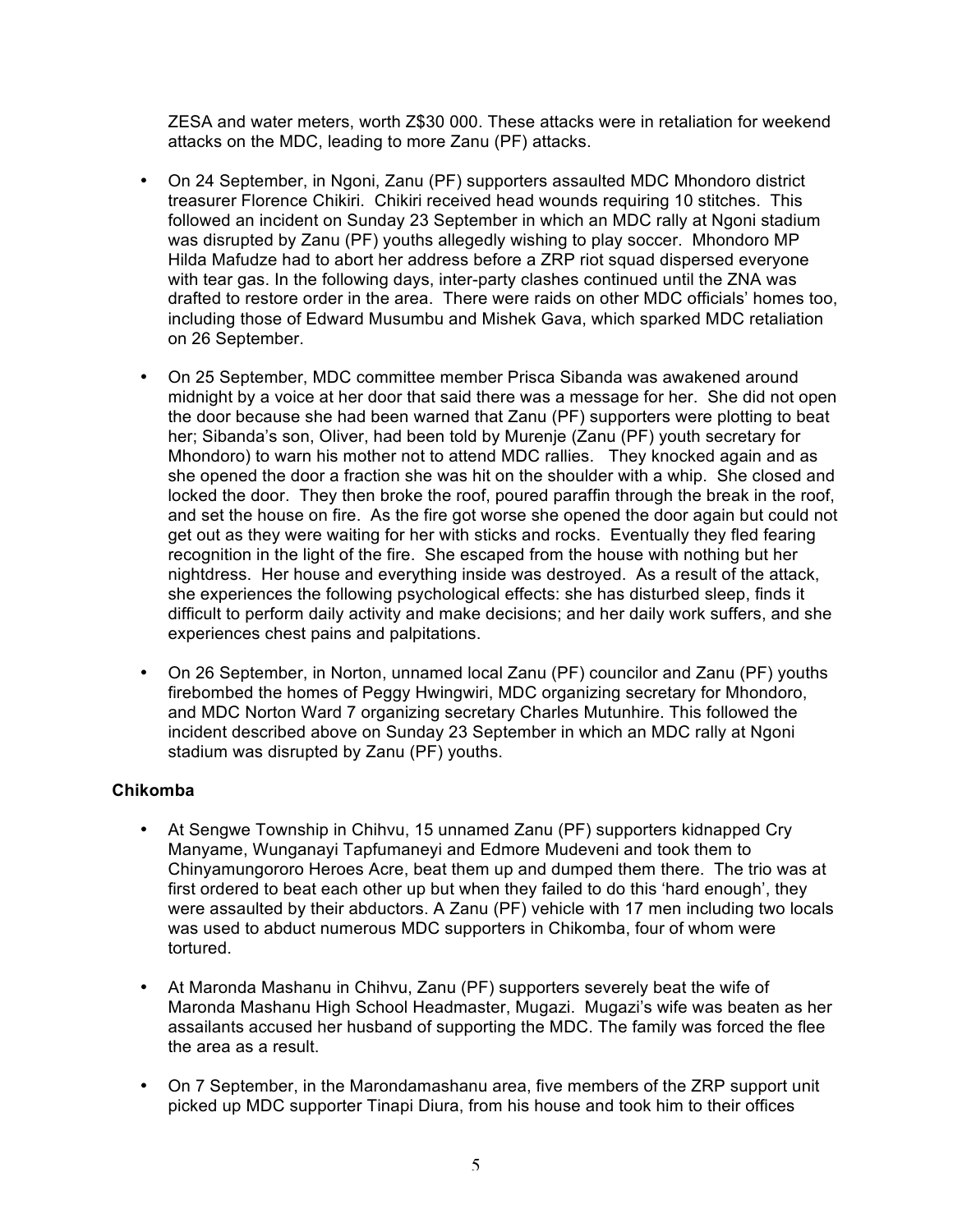where they questioned him about the alleged assault of a Zanu (PF) chairman at the MDC base. They then assaulted him before taking him to Chivhu Cemetery where Diura was released into the custody of Zanu (PF) youths. The youths took him to Chivhu Hall and assaulted him with batons. Diura was released three hours later and ordered to rub off MDC slogans on the road and buildings with paint before they threw him into the Zvivangwe River, 46km away from his homestead. Diura was assaulted for setting up a base for MDC supporters and the candidate at his home. He said he initially went with the police officers because they did not seem threatening.

- On 11 September, at Umboo School in Chihvu, unnamed Zanu (PF) supporters abducted the headmaster, Felix Mazava. Mazava was taken to the Chivhu-Marondera road where he was bludgeoned with iron bars. He died early the following morning. The post-mortem revealed that Mazava had a deep tab wound on left side of the chest, which led to internal bleeding. He also had multiple fractures on both arms and a deep gash on left side of head. Mazava was reported as having been killed by Zanu (PF) supporters in *The Daily News*. *The Herald* reported that Mazava had defected from the MDC and joined Zanu (PF) and was wearing a Zanu (PF) t-shirt at the time of his death. However, Mazava's relatives insisted that he had not resigned from the MDC; Zanu (PF) members had threatened Mazava on four different occasions.
- On 18 September, in Chihvu, Zanu (PF) supporters kidnapped five unnamed MDC supporters. Four MDC youths were kidnapped and assaulted at district heroes' acre (Chinyamungororo). One MDC official was kidnapped while campaigning in Maronda Mashanu, thrown into Ziyagwe River and then dumped in Buhera. He was hospitalized at Parirenyatwa. This all occurred during the by-election campaign.
- On 20 September, in Sadza, members of the ZRP arrested MDC constituency coordinator for Chikomba, Virginia Gwena, MDC MP for Mbare East, Tichaona Munyanyi and 19 electoral agents and electioneers for allegedly moving around at night. They were held in cells overnight and released without explanation on the morning before polling started.
- On 20 September, war veteran militias abducted Regis Chikonyati from Chambara School. Chikonyati was still missing after three days. Zanu (PF) based its entire campaigning on nighttime door-to-door visits. Election agents were arrested on their return from training in Harare. Information about the incident is attributed to Piniel Denga, MDC provincial chair ME, whose vehicle was stolen by 'war veterans' shortly before Chikonyati's kidnapping.

#### **Goromonzi**

• On 11 September, at Solanio Farm, MDC supporters kidnapped two Zanu (PF) supporters. The two were taken from Solanio Farm to the house of a well-known MDC supporter in Epworth where they were beaten and dumped in nearby bushes. They were found later by members of their community but died shortly afterwards. Five suspects have been since arrested in conjunction with these killings.

#### **Harare**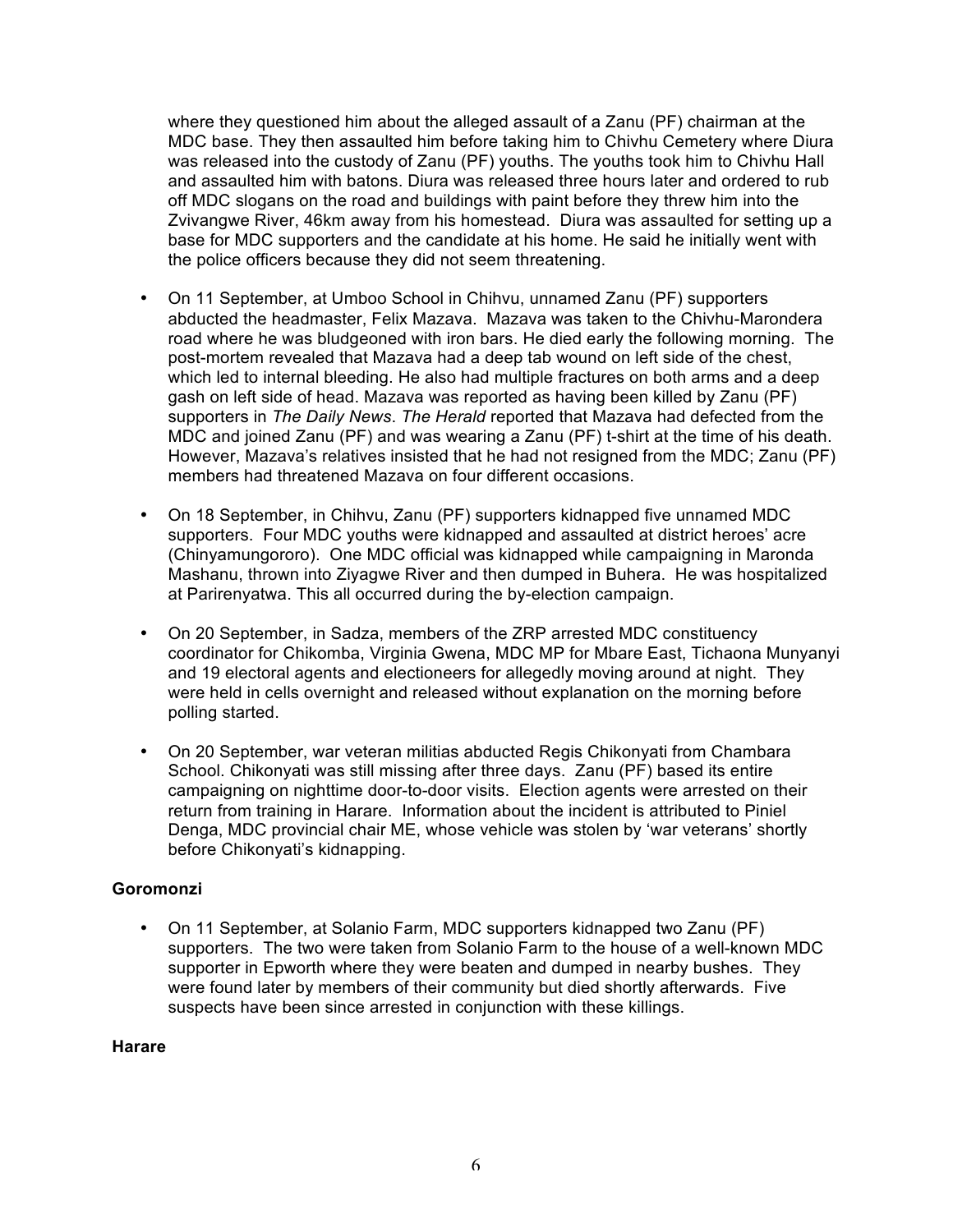- In Kambuzuma, on 5 September, war veteran George Mubvanvika led a militia group that destroyed the vegetable stalls of unnamed MDC supporters. The incident was reported to the police by Kambuzuma MP Willias Madzimure but no action was taken.
- At Gletwyn Farm, Zanu (PF) supporters abducted farm workers, Tafirenyika, Chino and five unnamed others and beat them following the burning of a Zanu (PF) flag at the farm by a group suspected MDC supporters. One of the workers sustained a fractured scull having been struck on the head with an axe.
- In Chitungwiza, MDC supporters, Lee Karengwa, Fungai Dzotso, George Shorai Tambure, assaulted Zanu (PF) supporters with stones, booted feet and empty bottles and ordered them to chant MDC slogans.
- Between 13 and 15 September, at Stoneridge Farm in Mbare East, Zanu (PF) supporters and farm invaders held farm owner Lloyd Evans hostage in his farmhouse and demanded his immediate departure from the farm premises. The invaders accused Evans of destroying their makeshift shacks the previous year. However, it had been riot police who raided the occupiers' homes and destroyed their shacks on orders from the Minister of Home Affairs.
- On 16 September, in Dzivarasekwa, unnamed MDC supporters assaulted Edwin Mushoriwa, MDC MP for Dzivarasekwa, and MDC supporter Janah Ncube. The MDC youths attacked their leaders at a congress when they were denied entry into the hall. Ncube was seriously injured.
- On 17 September, in Harare Central, Joseph Chinotimba, war veteran militias, Zanu (PF) supporters and Harare Central ZRP, assaulted Josephine Ncube (HCC chamber secretary), Tafadzwa (her secretary) and Cleveria Chizama (deputy chair interim administration). The employees were both seriously injured in the attack on Town House. Chizema's condition is unknown.
- On 26 September, in Chitungwiza, 150 unnamed youths including seven ex-MDC supporters stoned the homes of MDC Chitungwiza District Chair, Stephen Chasara, MDC district secretary, Unganai Tarusenga and MDC Ward 6 Chair, Lucky Parehwa at night. This incident was part of a series of stonings of MDC leaders' property.
- In a related incident on 27 September, in Chitungwiza, 150 unnamed youths including 7 ex-MDC supporters stoned MDC MP for St. Mary's, Job Sikhala's home while he was visiting Stephen Chasara (MDC district chair, St Mary's). All the windows of the home were smashed. Sikhala's baby daughter, Theodora, was cut on the face by flying glass, but his wife, Helen, was not injured. The perpetrators were allegedly under the direction of Tapiwa Mashakada (MDC Hatfield) and Alexander Musundire (MDC Harare province chair).
- At Tredour Farm, early in September 2001, about 40 armed invaders illegally pegged the undesignated farm and gave farm owner Gordon Forbes Christie and 500 workers 30 days to leave or face unspecified action. On 24 September another 60 arrived, breaking the gate and fencing worth 'several thousands of dollars' and erecting temporary homes.
- P.C. was assaulted by a gang of MDC youths in St. Mary's-Chitungwiza on 23 September around 7 p.m. He was kicked in the head and fell.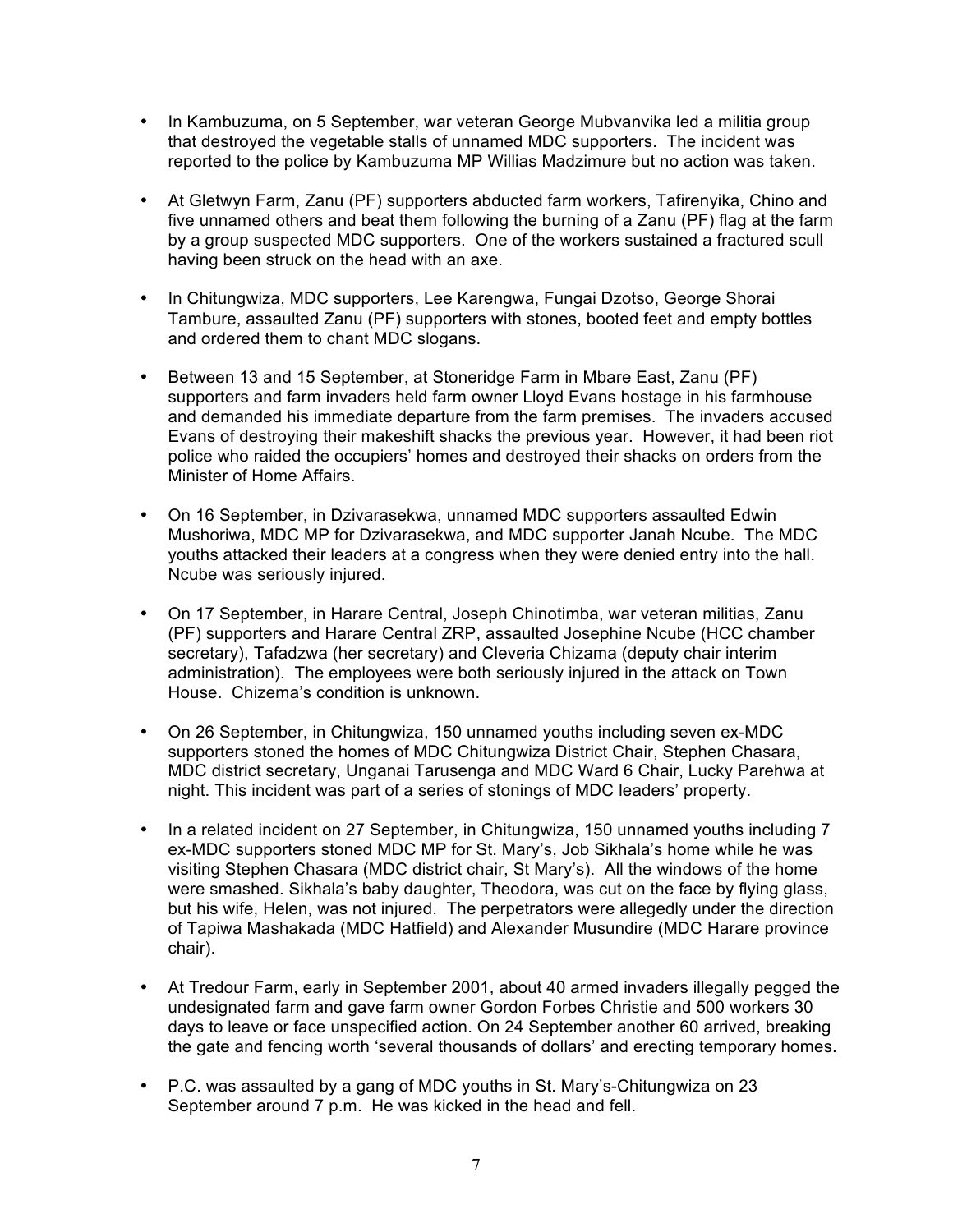- On 9 September, D.M. was attending an MDC meeting when a disagreement ensued. During the argument, some other party members from another faction began to assault him. He was assaulted with booted feet on the back, abdomen, right eye, forehead, and left arm. As a result of the attack, he experiences abdominal pains and pains in the shoulders and arms.
- On 2 September R.M. was attending an MDC meeting when disagreements amongst some members erupted. During the disagreement, youths from another faction started assaulting her. She was assaulted with sticks and knobkerries on the left eye and left side of the body. As a result of the assault she experiences headache, dizziness and chest pain.
- On 29 September S.H. woke up and found that people had surrounded his house and were stoning it. They were shouting for him to come out. They used a large rock to break his door and three men entered his bedroom. He recognized two of them as Zanu (PF) supporters. They dragged him out into the mud and began to kick him with booted feet. One of them lifted a rock and hit it against his left side and he felt a sharp pain and heard a loud crack. One person in the group told them to stop beating him. They then ransacked his house and stole money and property. He reported the matter to the police. One of the assailants that he named was arrested. He was taken to the hospital. As a result of the assault, he experiences sharp pain on the left side of his body and has disturbed sleep. During the assault he was verbally abused, and threats were made against him and his family.
- On 28 September someone knocked at F.C's door multiple times at around 10 p.m. She asked them what they wanted. They said they wanted her but she shouted that she was not in. They went to her landlord's house and asked for her there. They returned to her house and broke her door with an axe and an iron bar. They came in the house so she hid behind a door, naked, but they found her. She saw that they were Zanu (PF) youths. She tried to run but they continued to beat her with sticks, broken bricks, fists, and electric cable with nuts tied to the ends. She received a blow to the head. They left her bleeding. She went to her landlord for help but he wouldn't help her because of fear. She eventually struggled into some clothes and went to the police. The police were hostile to her. They took her to home and then to the hospital. From that day she could not stay at her home, because the Zanu (PF) supporters threatened her landlord until she was evicted.

As a result of the attack, she experiences extreme headache, backache, and pains in shoulders and arms. She experiences disturbed sleep, chest pains and palpitations. She received verbal abuse, threats against herself and her family. She has cuts on her face wounds on her chest, lesions all over her back in train track pattern. Her daily work suffers as a result of the attack.

• On 29 September at around 8 p.m. eight people knocked on R.M.'s door, identifying themselves as policemen. They told him he was under arrest for what he had done the previous day. They handcuffed him and marched him away. He was taken to a place known in the area as a Zanu (PF) office. They accused him of being an MDC member and beat him with sticks, hoe handles, batons and sjamboks. He received a blow to the head. They beat him all over until he was bleeding from the nose. He was able to fight back and escape when the handcuffs slipped.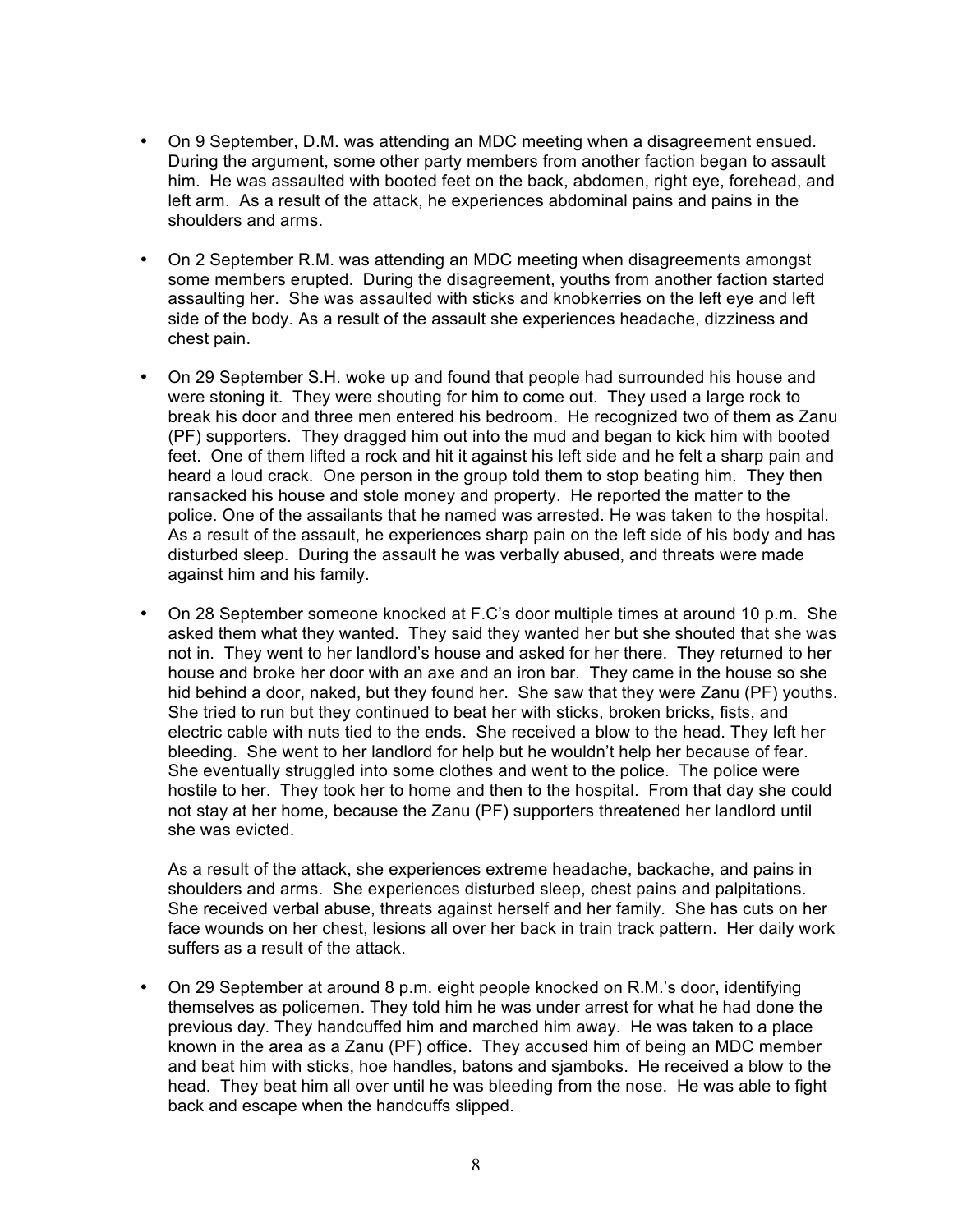During the assault, he received verbal abuse, and threats were made against himself and his family. As a result of the attack, he experiences extreme eye pain, pain in the shoulders and arms, pins and needles in the arms and legs, and has nightmares. He has bleeding in his left eye, swelling in his arm, a swollen right hand and swollen right leg. He has difficulty sleeping, his daily work is suffering, he feels like he plays no useful part in life, and he is tired all the time.

• Z.B. was assaulted with fists on 2 September around 4 p.m. in Chiredzi by Zanu (PF) youth after attending a rally. He received a blow to the head. He bled from the nose after the assault and still experiences headache and difficulty sleeping due to pain, and has blurred vision.

#### **Hwedza**

- On 15 September, at Bita Farm, farm workers allegedly attacked resettled farmers and Zanu (PF) supporters Fanuel Madzvimba and Alexio Nyamadzawo. Both men were assaulted and subsequently killed with axes, steel chains, spears, sticks, knobkerries and stones. They were killed when they arrived to occupy plots that had been allocated to them at the farm. The CFU claim that the two fell off the lorry in a stampede and were trampled to death as the driver drove off to avoid violence caused by settlers' torching of farm workers' houses. The DDF truck ferrying the settlers had its windscreen shattered and in the ensuing stampede the two settlers were stoned to death.
- On 15 September, at Bita Farm, resettled farmers and war veteran militias burnt the huts of 60 unnamed farm workers. The arson attack was in retaliation to the killing of two resettled farmers by farm workers.
- On 18 September, at Bita Farm, farm invaders thought to be Zanu (PF) supporters accused *The Daily News* journalists, Colin Chiwanza, Mduduzi Mathuthu, Virginia Mauluka and Trust Maswela Mpofu of being spies for the MDC and the UK Government. They were assaulted for 30 minutes by an 'illegal gang camping at the [farm] entrance' permitted by ZRP and ZNA to vet visitors. Two farm invaders had died in clashes with farm workers and *The Daily News* crew had gone to cover the incident. A ZNA soldier firing into the air and threatening to shoot occupiers saved them.
- At Corby Farm, war veteran militias forced farm owner Craig White to sack his entire workforce of eighty.
- On 15 September at Bikita Farm, three lorries arrived carrying about 400 people. C.M. was in the house and heard noise outside. When he went outside to investigate, he saw people being beaten in the compound, including children. He tried to run away but a group of about 12 people cornered him and assaulted him with planks and poles. He received a blow to the head and they assaulted him all over the body. He pretended that he had passed out and the group left him for dead. As a result of the attack, he experiences dizziness, numbness and pins and needles in his arms and legs, has backache, chest pain, bruises on his back, leg, and hands.

#### **Kwekwe**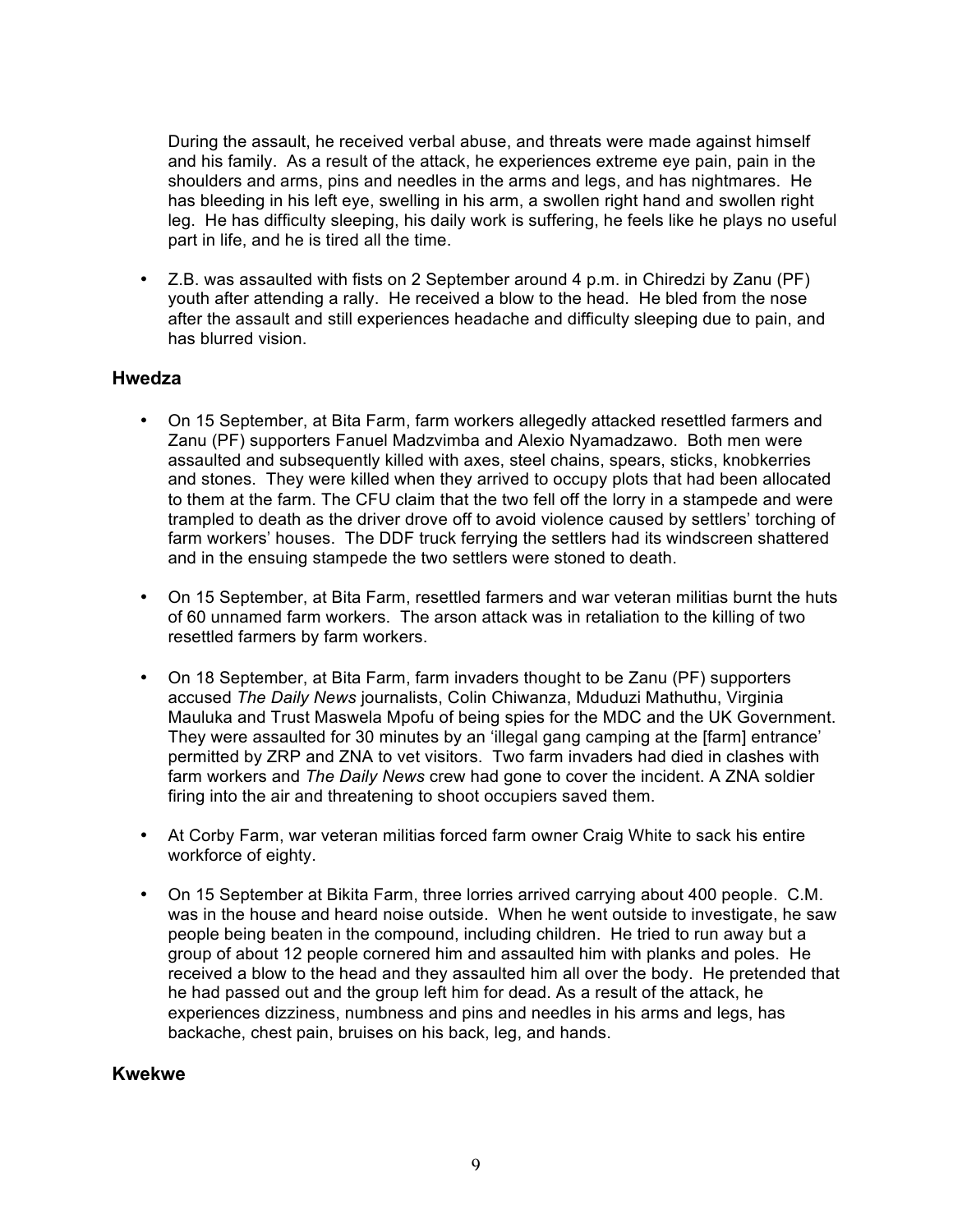- On 18 September, at Duzi Mine, Zanu (PF) supporters Fidelis Bhebhe, Stella Jere, Matthias Madove, David Mutimwi, and Crispen Nhidza 'commandeered' three trucks to ferry Zanu-PF youth from Kwekwe party office to Duzi mine, where they assaulted mineworkers and looted their property, particularly from Nelia Marongwe's mine store. They stole cash (Z\$3 000) and meat and also stole a scale (Z\$18 000) and gold concentrate (Z\$35 000) from the mine after switching off the mill. The grand total value of thefts was worth Z\$145 000. Other victims were Elisha Mushayi, Elisha Mukobvu, and Mususa. The five perpetrators were remanded in custody by Gweru magistrate David Johnston Butcher, to prevent them from using their senior positions in Zanu (PF) to interfere with ZRP investigations.
- On 18 September, at Duzi, Globe and Phoenix Mines in Kwekwe and Rio Tinto Mine in Kadoma, 4,000 unnamed Zanu (PF) supporters including a retired senior army officer who planned the event, stole millions of dollars of gold concentrate and equipment under guise of planning on dumps. The group was sent from Kwekwe Zanu (PF) office. Mine officials referred all queries to ZRP whose comments, together with Zanu (PF) Isaac Mugwagwa, were not given. Five thieves were arraigned before a Kwekwe magistrate over the Duzi thefts.

#### **Makoni West**

- Zanu (PF) supporters assaulted Gibson Ratimba, Revai Magondo and Richard Mutemi because they were campaigning for the MDC.
- In Rusape, Zanu (PF) supporters told unnamed headmen that the government would strip them of their titles if they failed to get people to attend Zanu (PF) rallies and to vote for Zanu (PF). Each headman was asked to bring all his people to Zanu (PF) rallies and to write down the names of those who would have failed to attend.
- Mhiripiri and other unnamed Zanu (PF) supporters severely beat MDC supporter John Rusere.
- J.M. was in Shangwe Bottle Store around 6 p.m. when a group of people in two cars arrived at Remus Makuwaza's shop. They wanted to enter but J.M. and others tried to bar them from entering. He was hit in the left eye by a piece of wire.

#### **Marondera**

- On 3 September, at Crolina, Tranquility, Balihai, Silver Queen, Spesbona, Monora, Alexandra and Brandersbury farms, Zanu (PF) supporters beat farm workers for failing to attend a Zanu (PF) rally at Arcadia Farm where David Karimanzira, Mashonaland East Governor, was scheduled to speak.
- On 4 September, at Chipesa Farm, farm invaders raided homes of farm workers, broke windows and doors, looted maize meal. They told farm workers that they must leave the farm, and farm workers have been told to vacate their houses so that the invaders can occupy them. High Court Judge Sandra Munyira issued an order against ZRP Commissioner Chihuri, district administrators, Provincial Governor, David Karimanzira and the CIO to act against invaders at Chipesa Farm but the order has been ignored.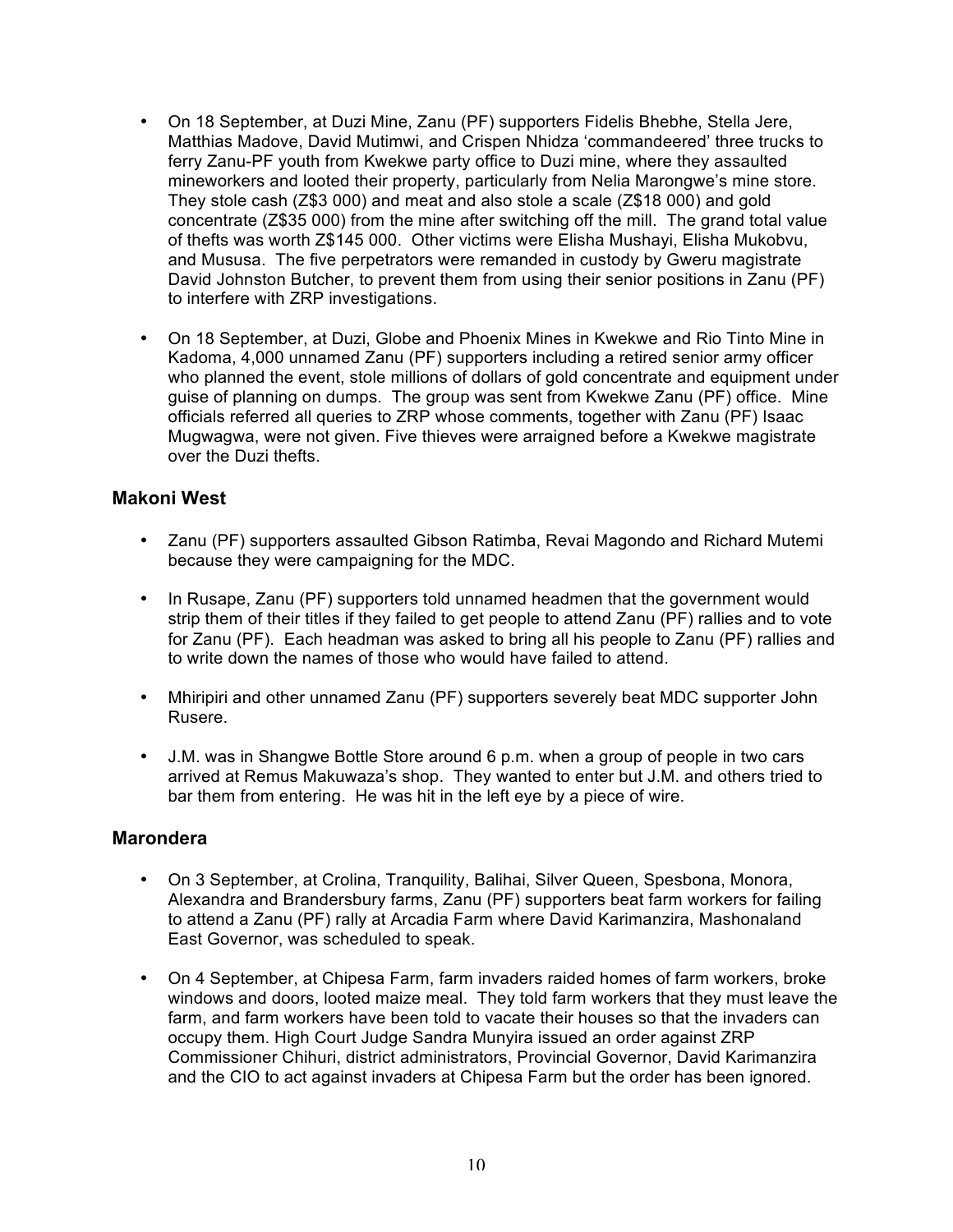• In a related incident on 4 September at Chipesa Farm, farm invaders dragged farm worker, Robert Saidi, off his tractor. Saidi was severely beaten with iron bars on the buttocks, his home was broken into and property stolen.

#### **Matobo**

• At the Barn Farm in Matopos, Frank Ndlovu and other farm invaders harassed Samson Ncube and his wife and made them flee the farm. Before they were forced off, Ncube's wife was assaulted for initially refusing to leave.

#### **Mazowe West**

• On 8 September, at Galloway Farm in Myurwi, 250 unnamed Zanu (PF) supporters invaded and occupied the farm.

#### **Mount Darwin North**

• On 20 September, Zanu (PF) supporters dragged MDC supporter, Try Karedza, off a bus and severely assaulted him. Karedza suffered injuries on his left hand and his back. Karedza unwisely told his attackers that he was against fast-track land resettlement. He was saved by the bus crew. On his return, Karedza tried to report the attack to Harare Central Police Station but was referred back to Mt. Darwin ZRP.

#### **Mufakose**

• On 5 September whilst sleeping, six Zanu (PF) supporters broke F.N.'s window and door to her room and started assaulting her. They accused her of being an MDC supporter. They assaulted her all over the body with clenched fists and booted feet. She was severely assaulted on the chest, both sides of the body, and neck. As a result of the attack, she experiences headache, chest pain, and palpitations.

#### **Murehwa South**

- In Virginia, Macheke and Hwedza, "war veteran" militias and other Zanu (PF) supporters evicted 5000 farm worker families from their homes and forced off occupied farms.
- On 18 September, at Jibandi Farm in Macheke, six unnamed Zanu (PF) supporters assaulted the farm owner after having assaulted the farm workers and ordered them to cease work. They returned with reinforcements from Nyazema Township and assaulted the farm workers again and torched their houses. Information about this incident came from Peter Nyadembera, MDC secretary for info and publicity in area.
- On Dean Farm in Macheke, farm invaders burned bales of hay and nine head of cattle. Dean Farm was the location of three incidents during the June 2000 parliamentary elections.

#### **Mwenezi**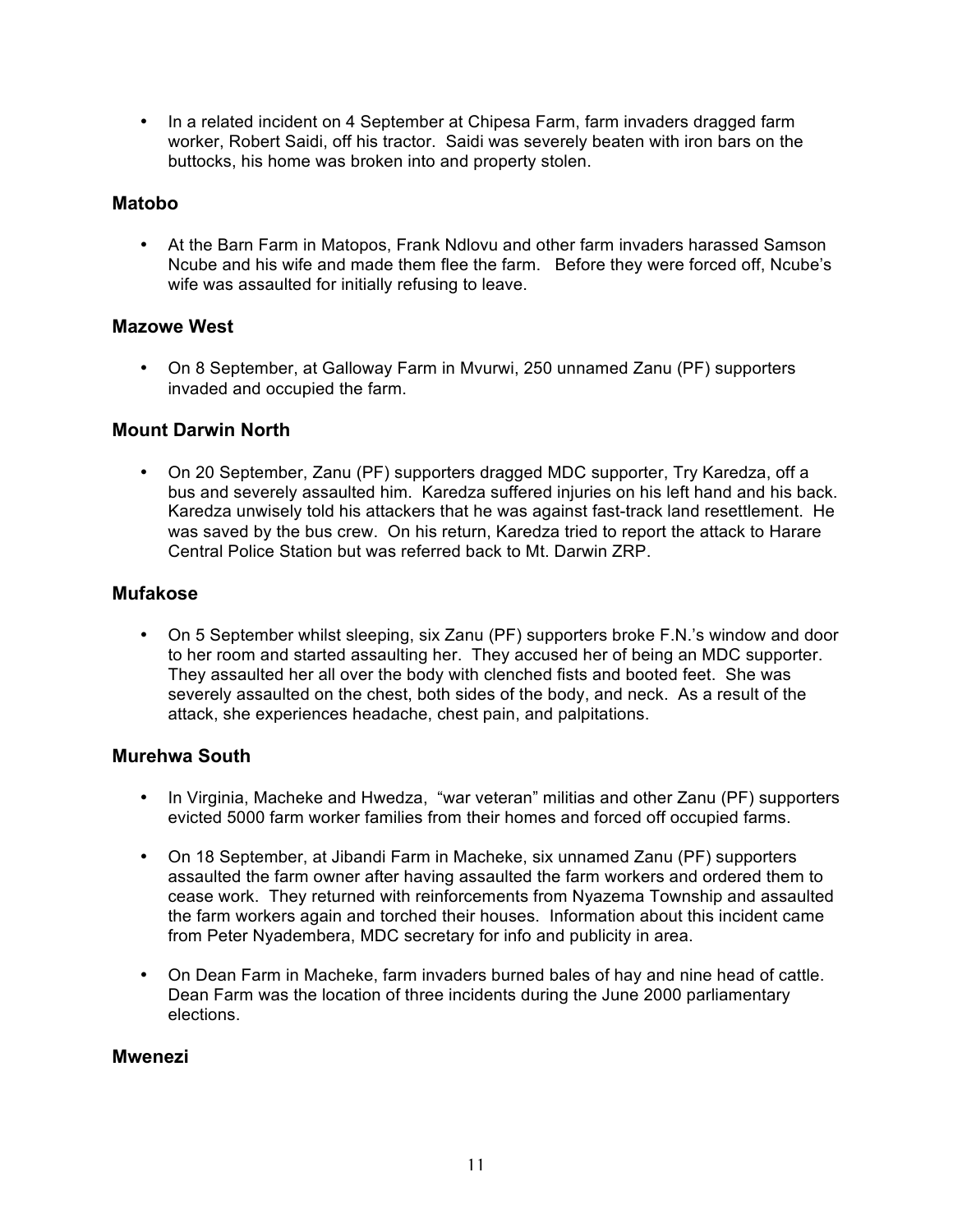• At Quaggapan A and B, 100 unnamed Zanu (PF) supporters smashed irrigation equipment then 'camped outside' farmhouse singing Zanu (PF) songs. There are five hundred new occupiers on Quaggapan B erected huts despite Abuja Accord.

#### **Seke**

- In Beatrice, Martin Johannes Venter, a white commercial farmer, shot a resettled male in the abdomen with a homemade trap gun. The victim is now under care in the ICU in Harare Hospital.
- On 8 September, at Logan Lee Farm in Beatrice, 150 unnamed Zanu (PF) supporters invaded the farm, burnt down twenty farm workers' homes, assaulted farm owner Arthur Harley and twelve workers, and knocked out the teeth of one farm worker. The Beatrice police were called in but they refused to respond to any calls for help. The farm workers have been ordered to leave the farm or face further attacks.

## **Shamva**

- On 16 September at about 11 a.m. whilst J.M. was at home at least 30 Zanu (PF) supporters approached him. They forced him to follow them at their base in Wadzanai offices. They wanted him to explain why he wasn't attending Zanu (PF) meetings. They accused him of being an MDC supporter and accused his siblings and other relatives of being MDC members. They said he should be disciplined by being beaten. They started assaulting him on his buttocks, left upper arm and right side of his neck with sticks. He was also beaten on the soles of the feet (falanga). He was kept in captivity for at least eight hours until someone passing by advised him to run away. He managed to escape at 7 p.m. that evening. As a result of the attack, he experiences numbness and pins and needles in his arms and legs, pains in his shoulders and arms, pains in his legs and feet, and a backache.
- On 20 September at 6 p.m. a group of Zanu (PF) supporters came to T.L.'s house and accused him of having falsely surrendered his MDC membership. They dragged him to council offices, handcuffed him and made him lie on the ground, beat him all over the body and stole his shoes. He received a blow to the head. He was verbally abused, and threats were made against himself and his family. They came to him the following day and made him leave Shamva. As a result of the attack, he has cuts on his fingers, a bruise on his head, numerous wounds on his back, swollen buttocks, and train track scars on the back of his leg. He has extreme pain in his shoulders, arms, legs and feet, and has chest pain and disturbed sleep. As a result, his daily work is suffering.

# **Background**

The MDC is contesting the outcome of last June's parliamentary elections in many constituencies that resulted in the victory of the ZANU (PF) candidate. The MDC has filed 41 cases from constituencies across Zimbabwe. ZANU (PF) is likewise contesting the election result in only one constituency where the MDC won a parliamentary seat. Trials began 12 February 2001.

Human rights abuses have been reported in all cases that have appeared before the High Court. Some of the victims seen by the HRLU (Human Rights Legal Unit) during March 2001 were victims of political violence that occurred when they returned home after testifying in the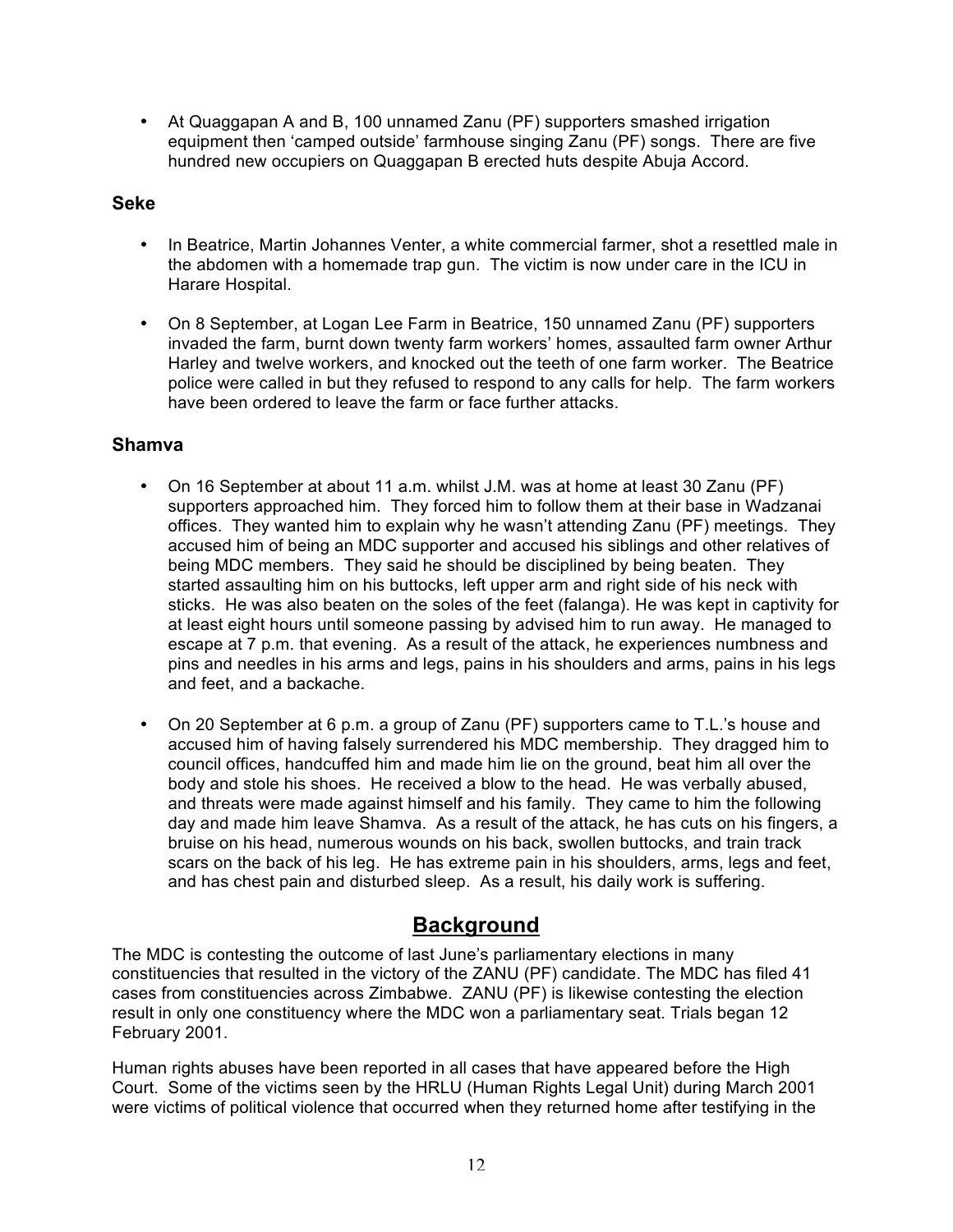election challenges. The violence, which has mainly implicated ZANU (PF) supporters, but has also implicated some MDC supporters, is being used as a tool to intimidate people who had testified at the High Court. The intimidation continues to instill such fear that witnesses consider not testifying and in some cases have to be subpoenaed.

Many victims were forced from their homes because of an extreme fear of victimization and repeated intimidation. Victims are often forced to look for alternative housing and many are forced to live with family or friends elsewhere in the country. Most victims report beatings as the main form of torture.

Some victims seen by the HRLU were victims of other political violence, torture and ongoing intimidation in several constituencies.

Political violence has been reported in the following constituencies: Beitbridge, Bikita West, Bindura, Bubi-Umguza, Buhera, Bulawayo, Bulilima-Mangwe, Chegutu, Chikomba, Chimanimani, Chinhoyi, Chipinge North, Chiredzi, Gokwe, Goromonzi, Gweru, Harare, Hurungwe West, Hwange, Hwedza, Kariba, Karoi, Kwekwe, Mabvuku, Makonde, Makoni East, Makoni West, Marondera, Masvingo North, Matabeleland South, Matobo, Mazowe West, Mberengwe East, Mount Darwin, Murehwa, Mutare, Mutoko, Muzarabani, Mwenezi, Nkavi, Raffingora, Ruwa, Seke, Shamva, Shurugwi, Tsholotsho and Zvimba.

The Clemency Order handed down by the President in October 2000, which declared that only those involved in political violence that resulted in murder or rape could be prosecuted, clearly has had serious effects. Police have taken little action to protect persons against political violence and in many cases, according to victims, refuse to take statements from MDC supporters. Some victims refrain from making reports to the police out of fear of further victimization often because of a perceived link between the assailants and members of law enforcement agencies. The police, as evidenced by statements of victims, have shown little intention of taking the reported matters seriously or investigating them with diligence.

It is urgent that the Zimbabwean government takes steps to ensure a climate of peaceful political competition. It is also imperative that the government ensures that the rule of law is restored, and criminal charges are brought against all alleged perpetrators, whatever their political affiliation.

The Zimbabwe Human Rights NGO Forum (also known as the "Human Rights Forum") has been in existence since January 1998. Nine non-governmental organizations working in the field of human rights joined together to provide legal and psychosocial assistance to the victims of the Food Riots of January 1998.

\*\*\*\*\*\*\*\*\*\*\*\*\*\*\*\*\*\*\*\*\*\*\*\*\*\*\*\*\*\*\*\*\*\*\*\*\*\*\*\*\*\*\*\*\*\*\*\*\*\*\*\*\*\*\*\*\*\*\*\*\*\*\*\*\*\*\*\*\*\*\*\*\*\*\*\*\*\*\*\*\*\*\*\*\*\*\*\*\*\*\*\*\*\*\*\*\*\*\*\*\*\*\*\*\*\*\*\*\*

The Human Rights Forum has now expanded its objectives to assist victims of organized violence, using the following definition:

"Organised violence" means the inter-human infliction of significant avoidable pain and suffering by an organised group according to a declared or implied strategy and/or system of ideas and attitudes. It comprises any violent action, which is unacceptable by general human standards, and relates to the victims' mental and physical well-being.

The Human Rights Forum operates a Legal Unit and a Research and Documentation Unit.